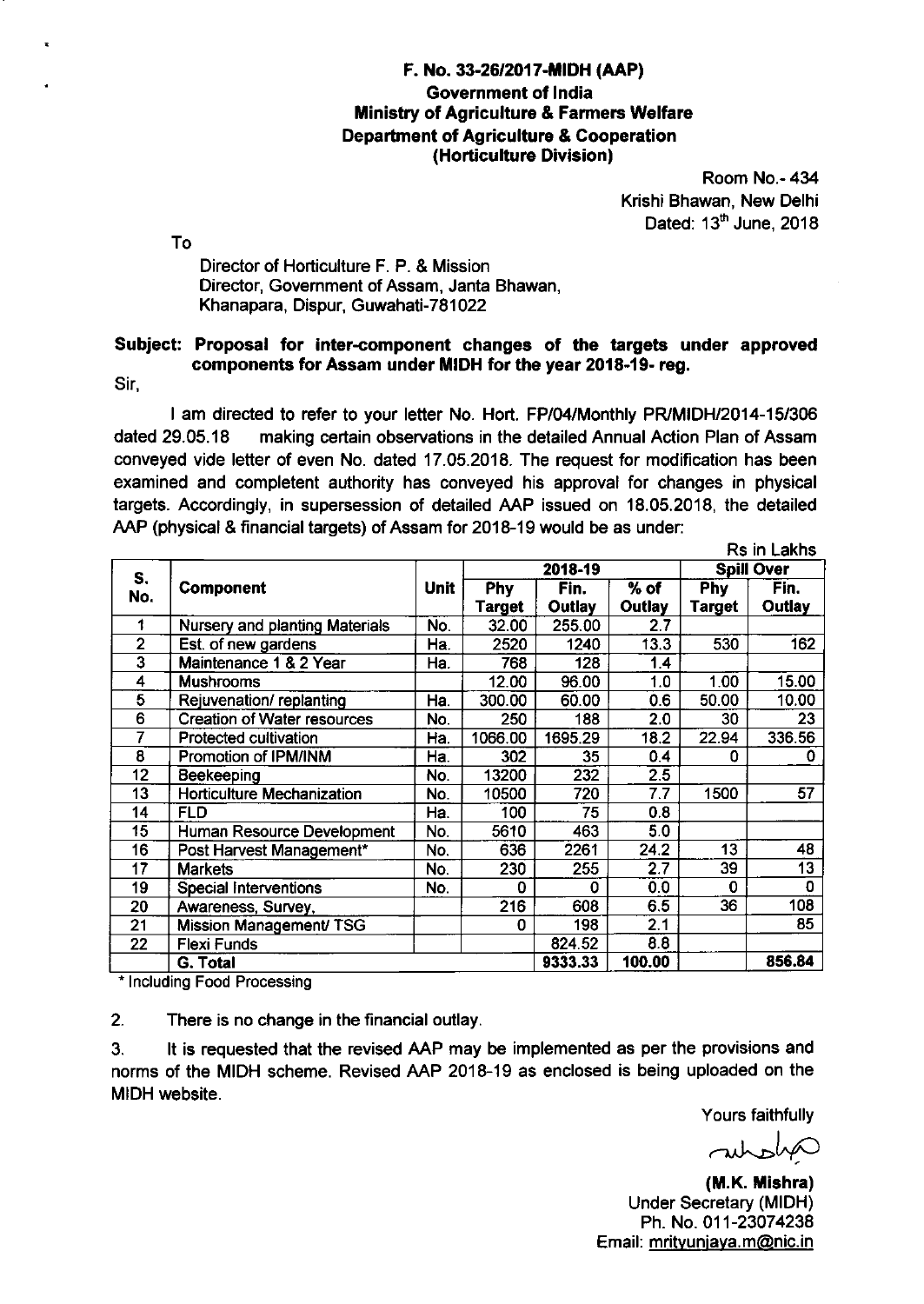|                   |                                                                           |                                               | Annual Action Plan of Assam, 2018-19                                                                                                                                                                                                                                                                                                                                                                            |                             |                |                         |                                     |                             |                |                                                                                                                                                    |
|-------------------|---------------------------------------------------------------------------|-----------------------------------------------|-----------------------------------------------------------------------------------------------------------------------------------------------------------------------------------------------------------------------------------------------------------------------------------------------------------------------------------------------------------------------------------------------------------------|-----------------------------|----------------|-------------------------|-------------------------------------|-----------------------------|----------------|----------------------------------------------------------------------------------------------------------------------------------------------------|
|                   |                                                                           |                                               | Action Plan 2018-19                                                                                                                                                                                                                                                                                                                                                                                             |                             |                |                         |                                     |                             |                | (Rs. in Lakhs)                                                                                                                                     |
|                   |                                                                           |                                               |                                                                                                                                                                                                                                                                                                                                                                                                                 |                             |                | AAP 2018-19             |                                     | <b>Spill Over (17-18)</b>   |                |                                                                                                                                                    |
| S. No             | <b>Activity</b>                                                           | <b>Maximum</b><br>permissible<br>cost         | <b>Pattern of Assistance</b>                                                                                                                                                                                                                                                                                                                                                                                    | <b>Phy</b><br><b>Target</b> | Fin.<br>Outlay | <b>GOI Share</b><br>90% | <b>State</b><br><b>Share</b><br>10% | <b>Phy</b><br><b>Target</b> | Fin.<br>Outlay | <b>Remarks</b>                                                                                                                                     |
| $\mathbf 1$       | $\mathbf{z}$                                                              | $\mathbf{3}$                                  | 4                                                                                                                                                                                                                                                                                                                                                                                                               |                             | 6              | $\overline{7}$          | 8                                   |                             | 6              |                                                                                                                                                    |
| $\blacksquare$    | Plantation Infrastructure and Development                                 |                                               |                                                                                                                                                                                                                                                                                                                                                                                                                 |                             |                |                         |                                     |                             |                |                                                                                                                                                    |
|                   |                                                                           | Production of planting material Public Sector |                                                                                                                                                                                                                                                                                                                                                                                                                 |                             |                |                         |                                     |                             |                |                                                                                                                                                    |
|                   | Small Nursery (1 ha)                                                      |                                               |                                                                                                                                                                                                                                                                                                                                                                                                                 |                             |                |                         |                                     |                             |                |                                                                                                                                                    |
|                   | a) Public Sector                                                          | Rs. 15 lakh/one ha unit                       | 100% to public sector and in case of<br>private sector, credit linked back-ended<br>subsidy @ 50% of cost, subject to a<br>maximum of Rs. 7.50 lakh/unit, as project<br>based activity. Each nursery will produce<br>a minimum of 25,000 numbers of<br>mandated perennial vegetatively<br>propagated fruit plants/tree<br>spices/plantation crops aromatic plants, per<br>vear, duly certified for its quality. | 2                           | 30.00          | 27.00                   | 3.00                                |                             |                | 0.00 Minutes of SLEC meeting to be<br>submitted along with details of<br>beneficiareis, localton, bank ioan etc<br>to facilitate release of funds. |
|                   | b) Private Sector                                                         | Rs. 15 lakh/one ha unit                       | 100% to public sector and in case of<br>private sector, credit linked back-ended<br>subsidy of cost, subject to a maximum of<br>Rs. 7.50 lakh/unit, as project based<br>activity. Each nursery will produce a<br>minimum of 25,000 numbers of mandated<br>perennial vegetatively propagated fruit<br>plants/tree spices/plantation crops per year,<br>aromatic plants, duly certified for its quality.          | 30 <sup>°</sup>             | 225.00         | 202.50                  | 22.50                               |                             | 0.00           | do                                                                                                                                                 |
|                   | Sub-total Planting material                                               |                                               |                                                                                                                                                                                                                                                                                                                                                                                                                 | 32.00                       | 255.00         | 229.50                  | 25.50                               | 0.00                        | 0.00           |                                                                                                                                                    |
| $\mathbf{2}$      | Establishment of new gardens / Area Expansion                             |                                               |                                                                                                                                                                                                                                                                                                                                                                                                                 |                             |                |                         |                                     |                             |                |                                                                                                                                                    |
|                   | area of 4 ha per beneficiary)                                             |                                               | Fruit crops other than cost intensive crops using normal spacing (For a maximum                                                                                                                                                                                                                                                                                                                                 |                             |                |                         |                                     |                             |                |                                                                                                                                                    |
|                   | <b>Fruits - Perennials</b>                                                |                                               |                                                                                                                                                                                                                                                                                                                                                                                                                 |                             |                |                         |                                     |                             |                |                                                                                                                                                    |
|                   | (a) Cost intensive crops                                                  |                                               |                                                                                                                                                                                                                                                                                                                                                                                                                 |                             |                |                         |                                     |                             |                |                                                                                                                                                    |
|                   | il) Strawberry                                                            |                                               |                                                                                                                                                                                                                                                                                                                                                                                                                 |                             |                |                         |                                     |                             |                |                                                                                                                                                    |
|                   | a) Integrated package with drip Rs. 2.80 lakh/ha<br>irrigation & mulching |                                               | Maximum of Rs. 1.12 lakh/ per ha. (40% of<br>cost) for meeting the expenditure on<br>planting material and cost of material for<br>drip irrigation, mulching and INM/IPM, in<br>one installment.                                                                                                                                                                                                                | 200                         | 280.00         | 252.00                  | 28.00                               |                             | 0.00           |                                                                                                                                                    |
|                   | b) Without integration                                                    | Rs. 1.25 lakh/ha                              | Maximum of Rs. 0.50 lakh/ha (40% of cost)<br>for meeting the expenditure on planting<br>material and cost of INM/IPM one<br>installment.<br>For (a) and (b) above, in the case of TSP<br>areas, Andaman & Nicobar and<br>Lakshadweep Islands, assistance will be $@ $<br>50% of cost.                                                                                                                           |                             | 0.00           | 0.00                    | 0.00                                |                             | 0.00           |                                                                                                                                                    |
|                   | Sub total                                                                 |                                               |                                                                                                                                                                                                                                                                                                                                                                                                                 | 200                         | 280.00         | 252.00                  | 28.00                               | $\mathbf{0}$                | 0.00           |                                                                                                                                                    |
|                   | III) Banana (sucker)                                                      |                                               |                                                                                                                                                                                                                                                                                                                                                                                                                 |                             |                |                         |                                     |                             |                |                                                                                                                                                    |
| $\sim$ $ \bullet$ |                                                                           |                                               |                                                                                                                                                                                                                                                                                                                                                                                                                 |                             |                |                         |                                     |                             |                |                                                                                                                                                    |
|                   |                                                                           |                                               |                                                                                                                                                                                                                                                                                                                                                                                                                 |                             |                |                         |                                     |                             |                | 216                                                                                                                                                |

 $\sim 10^7$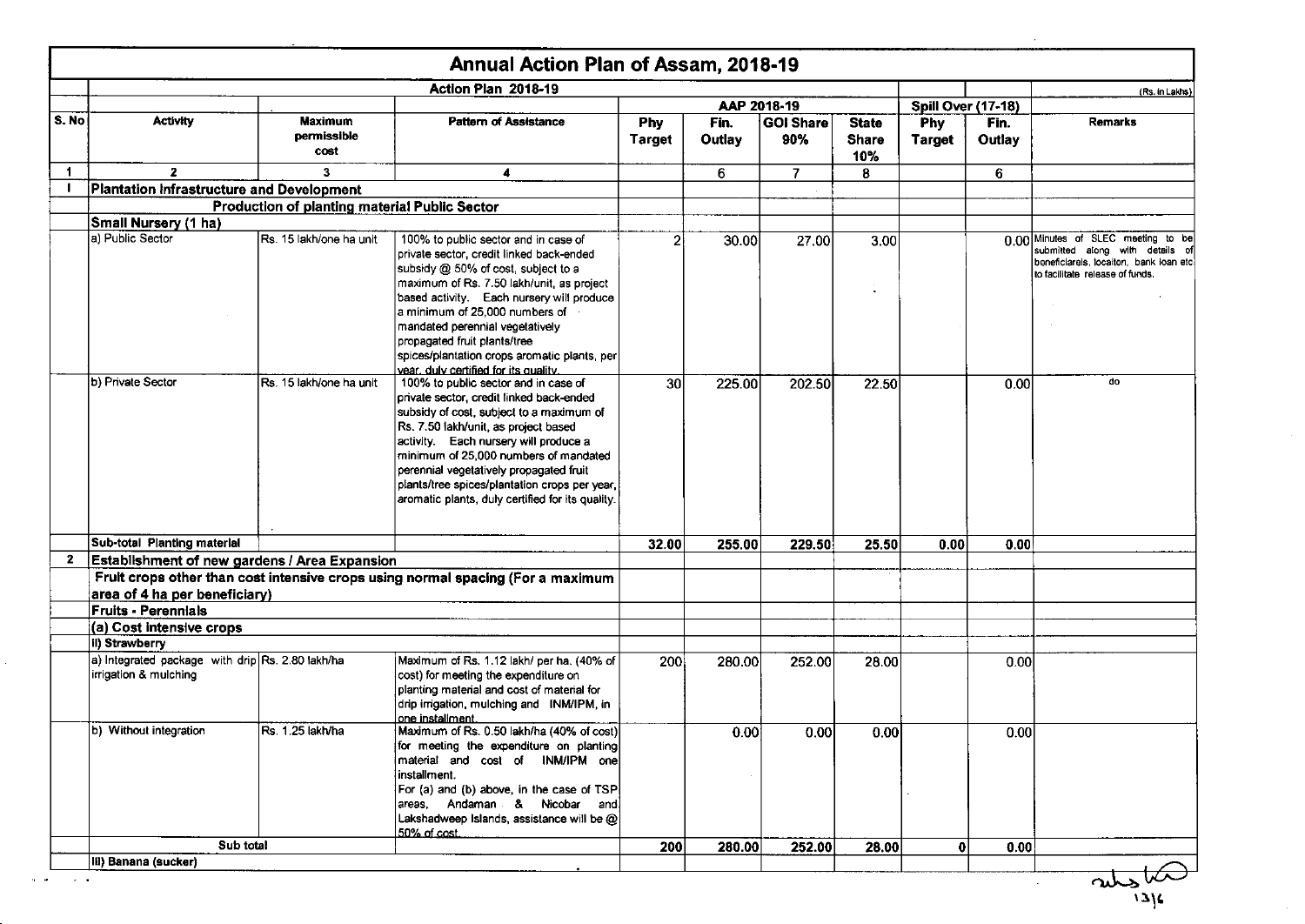| 0.00<br>135.00<br>15.00<br>Integrated package with Rs. 2.00 lakh/ha<br>Maximum of Rs. 0.80 lakh/ha (40% of the<br>200<br>150.00<br>la)<br>drip irrigation.<br>cost) for meeting expenditure on planting<br>material, drip irrigation and cost of material<br>for INM/IPM, in 2 installments (75:25).<br>$0.00$  2m x 2m<br>b) Without integration<br>Rs.87,500/ha<br>0.00<br>0.00<br>0.00<br>Maximum of Rs. 0.35 lakh/ha (40% of cost)<br>for meeting the expenditure on planting<br>material and cost of INM/IPM in 2<br>installments (75:25). For (a) and (b)<br>above, in the case of TSP areas, Andaman<br>& Nicobar and Lakshadweep Islands,<br>assistance will be @ 50% of cost in 2<br>installments.<br>0<br>Sub total<br>135.00<br>15.00<br>0.00<br>200<br>150.00<br>maintainance without Integration<br>7.20<br>72.00<br>64.80<br>0.001<br>1st Year<br>288<br>0.00<br>7.20<br>0 i<br>72.00<br>64.80<br>Sub total maintainance<br>288<br>v) Banana (TC)<br>0.00<br>a) Integrated package with drip<br>Maximum of Rs. 1.20 lakh/ha (40 % of<br>202.50<br>182.25<br>20.25<br>Rs. 3.00 lakh/ha<br>180<br>cost) for meeting the expenditure on<br>irrigation.<br>planting material and cost of material for<br>drip system, INM/IPM etc., in 2<br>installments (75:25).<br>$0.00$ (1.8m x 1.8m)<br>0.00<br>Rs. 1.25 lakh/ha.<br>Max. of Rs. 0.50 lakh per ha, (40% of cost)<br>0.00<br>0.00<br>b) Without integration<br>for meeting the expenditure on planting<br>material and cost of INM/IPM in 2<br>installments (75:25).<br>For (a) and (b) above, in the case of TSP<br>areas, Andaman & Nicobar and<br>Lakshadweep Islands, assistance will be<br>@ 50% of cost in 2 installments (75:25).<br>182.25<br>20.25<br>Οl<br>0.00<br>Sub total<br><b>180</b><br>202.50<br>maintainance without Integration<br>0.00!<br>1st Year<br>21.09<br>2.34<br>150<br>23.44<br>21.09<br>2.34<br>0.00<br>Sub total maintainance<br>150.00<br>23.44<br>vil) Papaya<br>0.00<br>Maximum of Rs. 0.80 lakh/ha (40% of the<br>150.00<br>135.00<br>15.00<br>a) integrated package with drip<br>Rs. 2.00 lakh/ha.<br>200<br>cost) for meeting expenditure on planting<br>irrigation.<br>material, drip irrigation and cost of material<br>for INM/IPM, in 2 installments (75:25).<br>$0.00(1.8m \times 1.8m)$<br>Maximum of Rs. 0.30 lakh/ha (50 % of<br>0.00<br>0.00<br>b) Without integration<br>Rs. 60,000/ha<br>0.00<br>cost) for meeting the expenditure on<br>planting material and cost of INM/IPM in 2<br>installments (75:25).<br>For (a) and (b) above, in the case of NE<br>and Himalayan States, TSP areas,<br>Andaman & Nicobar and Lakshadweep<br>islands, assistance will be @ 50% of cost<br>in 2 installments (75:25).<br>200<br>135.00<br>15.00<br>۵I<br>0.00<br>Sub total<br>150.00<br>maintainance without integration |          |  |      |      |      |      |  |
|------------------------------------------------------------------------------------------------------------------------------------------------------------------------------------------------------------------------------------------------------------------------------------------------------------------------------------------------------------------------------------------------------------------------------------------------------------------------------------------------------------------------------------------------------------------------------------------------------------------------------------------------------------------------------------------------------------------------------------------------------------------------------------------------------------------------------------------------------------------------------------------------------------------------------------------------------------------------------------------------------------------------------------------------------------------------------------------------------------------------------------------------------------------------------------------------------------------------------------------------------------------------------------------------------------------------------------------------------------------------------------------------------------------------------------------------------------------------------------------------------------------------------------------------------------------------------------------------------------------------------------------------------------------------------------------------------------------------------------------------------------------------------------------------------------------------------------------------------------------------------------------------------------------------------------------------------------------------------------------------------------------------------------------------------------------------------------------------------------------------------------------------------------------------------------------------------------------------------------------------------------------------------------------------------------------------------------------------------------------------------------------------------------------------------------------------------------------------------------------------------------------------------------------------------------------------------------------------------------------------------------------------------------------------------------------------------------------------------------------------------------------------------------------------------------------------------|----------|--|------|------|------|------|--|
|                                                                                                                                                                                                                                                                                                                                                                                                                                                                                                                                                                                                                                                                                                                                                                                                                                                                                                                                                                                                                                                                                                                                                                                                                                                                                                                                                                                                                                                                                                                                                                                                                                                                                                                                                                                                                                                                                                                                                                                                                                                                                                                                                                                                                                                                                                                                                                                                                                                                                                                                                                                                                                                                                                                                                                                                                              |          |  |      |      |      |      |  |
|                                                                                                                                                                                                                                                                                                                                                                                                                                                                                                                                                                                                                                                                                                                                                                                                                                                                                                                                                                                                                                                                                                                                                                                                                                                                                                                                                                                                                                                                                                                                                                                                                                                                                                                                                                                                                                                                                                                                                                                                                                                                                                                                                                                                                                                                                                                                                                                                                                                                                                                                                                                                                                                                                                                                                                                                                              |          |  |      |      |      |      |  |
|                                                                                                                                                                                                                                                                                                                                                                                                                                                                                                                                                                                                                                                                                                                                                                                                                                                                                                                                                                                                                                                                                                                                                                                                                                                                                                                                                                                                                                                                                                                                                                                                                                                                                                                                                                                                                                                                                                                                                                                                                                                                                                                                                                                                                                                                                                                                                                                                                                                                                                                                                                                                                                                                                                                                                                                                                              |          |  |      |      |      |      |  |
|                                                                                                                                                                                                                                                                                                                                                                                                                                                                                                                                                                                                                                                                                                                                                                                                                                                                                                                                                                                                                                                                                                                                                                                                                                                                                                                                                                                                                                                                                                                                                                                                                                                                                                                                                                                                                                                                                                                                                                                                                                                                                                                                                                                                                                                                                                                                                                                                                                                                                                                                                                                                                                                                                                                                                                                                                              |          |  |      |      |      |      |  |
|                                                                                                                                                                                                                                                                                                                                                                                                                                                                                                                                                                                                                                                                                                                                                                                                                                                                                                                                                                                                                                                                                                                                                                                                                                                                                                                                                                                                                                                                                                                                                                                                                                                                                                                                                                                                                                                                                                                                                                                                                                                                                                                                                                                                                                                                                                                                                                                                                                                                                                                                                                                                                                                                                                                                                                                                                              |          |  |      |      |      |      |  |
|                                                                                                                                                                                                                                                                                                                                                                                                                                                                                                                                                                                                                                                                                                                                                                                                                                                                                                                                                                                                                                                                                                                                                                                                                                                                                                                                                                                                                                                                                                                                                                                                                                                                                                                                                                                                                                                                                                                                                                                                                                                                                                                                                                                                                                                                                                                                                                                                                                                                                                                                                                                                                                                                                                                                                                                                                              |          |  |      |      |      |      |  |
|                                                                                                                                                                                                                                                                                                                                                                                                                                                                                                                                                                                                                                                                                                                                                                                                                                                                                                                                                                                                                                                                                                                                                                                                                                                                                                                                                                                                                                                                                                                                                                                                                                                                                                                                                                                                                                                                                                                                                                                                                                                                                                                                                                                                                                                                                                                                                                                                                                                                                                                                                                                                                                                                                                                                                                                                                              |          |  |      |      |      |      |  |
|                                                                                                                                                                                                                                                                                                                                                                                                                                                                                                                                                                                                                                                                                                                                                                                                                                                                                                                                                                                                                                                                                                                                                                                                                                                                                                                                                                                                                                                                                                                                                                                                                                                                                                                                                                                                                                                                                                                                                                                                                                                                                                                                                                                                                                                                                                                                                                                                                                                                                                                                                                                                                                                                                                                                                                                                                              |          |  |      |      |      |      |  |
|                                                                                                                                                                                                                                                                                                                                                                                                                                                                                                                                                                                                                                                                                                                                                                                                                                                                                                                                                                                                                                                                                                                                                                                                                                                                                                                                                                                                                                                                                                                                                                                                                                                                                                                                                                                                                                                                                                                                                                                                                                                                                                                                                                                                                                                                                                                                                                                                                                                                                                                                                                                                                                                                                                                                                                                                                              |          |  |      |      |      |      |  |
|                                                                                                                                                                                                                                                                                                                                                                                                                                                                                                                                                                                                                                                                                                                                                                                                                                                                                                                                                                                                                                                                                                                                                                                                                                                                                                                                                                                                                                                                                                                                                                                                                                                                                                                                                                                                                                                                                                                                                                                                                                                                                                                                                                                                                                                                                                                                                                                                                                                                                                                                                                                                                                                                                                                                                                                                                              |          |  |      |      |      |      |  |
|                                                                                                                                                                                                                                                                                                                                                                                                                                                                                                                                                                                                                                                                                                                                                                                                                                                                                                                                                                                                                                                                                                                                                                                                                                                                                                                                                                                                                                                                                                                                                                                                                                                                                                                                                                                                                                                                                                                                                                                                                                                                                                                                                                                                                                                                                                                                                                                                                                                                                                                                                                                                                                                                                                                                                                                                                              |          |  |      |      |      |      |  |
|                                                                                                                                                                                                                                                                                                                                                                                                                                                                                                                                                                                                                                                                                                                                                                                                                                                                                                                                                                                                                                                                                                                                                                                                                                                                                                                                                                                                                                                                                                                                                                                                                                                                                                                                                                                                                                                                                                                                                                                                                                                                                                                                                                                                                                                                                                                                                                                                                                                                                                                                                                                                                                                                                                                                                                                                                              |          |  |      |      |      |      |  |
|                                                                                                                                                                                                                                                                                                                                                                                                                                                                                                                                                                                                                                                                                                                                                                                                                                                                                                                                                                                                                                                                                                                                                                                                                                                                                                                                                                                                                                                                                                                                                                                                                                                                                                                                                                                                                                                                                                                                                                                                                                                                                                                                                                                                                                                                                                                                                                                                                                                                                                                                                                                                                                                                                                                                                                                                                              |          |  |      |      |      |      |  |
|                                                                                                                                                                                                                                                                                                                                                                                                                                                                                                                                                                                                                                                                                                                                                                                                                                                                                                                                                                                                                                                                                                                                                                                                                                                                                                                                                                                                                                                                                                                                                                                                                                                                                                                                                                                                                                                                                                                                                                                                                                                                                                                                                                                                                                                                                                                                                                                                                                                                                                                                                                                                                                                                                                                                                                                                                              |          |  |      |      |      |      |  |
|                                                                                                                                                                                                                                                                                                                                                                                                                                                                                                                                                                                                                                                                                                                                                                                                                                                                                                                                                                                                                                                                                                                                                                                                                                                                                                                                                                                                                                                                                                                                                                                                                                                                                                                                                                                                                                                                                                                                                                                                                                                                                                                                                                                                                                                                                                                                                                                                                                                                                                                                                                                                                                                                                                                                                                                                                              |          |  |      |      |      |      |  |
|                                                                                                                                                                                                                                                                                                                                                                                                                                                                                                                                                                                                                                                                                                                                                                                                                                                                                                                                                                                                                                                                                                                                                                                                                                                                                                                                                                                                                                                                                                                                                                                                                                                                                                                                                                                                                                                                                                                                                                                                                                                                                                                                                                                                                                                                                                                                                                                                                                                                                                                                                                                                                                                                                                                                                                                                                              |          |  |      |      |      |      |  |
|                                                                                                                                                                                                                                                                                                                                                                                                                                                                                                                                                                                                                                                                                                                                                                                                                                                                                                                                                                                                                                                                                                                                                                                                                                                                                                                                                                                                                                                                                                                                                                                                                                                                                                                                                                                                                                                                                                                                                                                                                                                                                                                                                                                                                                                                                                                                                                                                                                                                                                                                                                                                                                                                                                                                                                                                                              |          |  |      |      |      |      |  |
|                                                                                                                                                                                                                                                                                                                                                                                                                                                                                                                                                                                                                                                                                                                                                                                                                                                                                                                                                                                                                                                                                                                                                                                                                                                                                                                                                                                                                                                                                                                                                                                                                                                                                                                                                                                                                                                                                                                                                                                                                                                                                                                                                                                                                                                                                                                                                                                                                                                                                                                                                                                                                                                                                                                                                                                                                              |          |  |      |      |      |      |  |
|                                                                                                                                                                                                                                                                                                                                                                                                                                                                                                                                                                                                                                                                                                                                                                                                                                                                                                                                                                                                                                                                                                                                                                                                                                                                                                                                                                                                                                                                                                                                                                                                                                                                                                                                                                                                                                                                                                                                                                                                                                                                                                                                                                                                                                                                                                                                                                                                                                                                                                                                                                                                                                                                                                                                                                                                                              |          |  |      |      |      |      |  |
|                                                                                                                                                                                                                                                                                                                                                                                                                                                                                                                                                                                                                                                                                                                                                                                                                                                                                                                                                                                                                                                                                                                                                                                                                                                                                                                                                                                                                                                                                                                                                                                                                                                                                                                                                                                                                                                                                                                                                                                                                                                                                                                                                                                                                                                                                                                                                                                                                                                                                                                                                                                                                                                                                                                                                                                                                              | 1st Year |  | 0.00 | 0.00 | 0.00 | 0.00 |  |
| $\omega_{\rm gas}^{\rm max}$                                                                                                                                                                                                                                                                                                                                                                                                                                                                                                                                                                                                                                                                                                                                                                                                                                                                                                                                                                                                                                                                                                                                                                                                                                                                                                                                                                                                                                                                                                                                                                                                                                                                                                                                                                                                                                                                                                                                                                                                                                                                                                                                                                                                                                                                                                                                                                                                                                                                                                                                                                                                                                                                                                                                                                                                 |          |  |      |      |      |      |  |

 $\mathcal{L}^{\text{max}}_{\text{max}}$  , where  $\mathcal{L}^{\text{max}}_{\text{max}}$ 

 $\mathbf{q} = \mathbf{q}^T \mathbf{q}$  ,  $\mathbf{q} = \mathbf{q}^T \mathbf{q}$  ,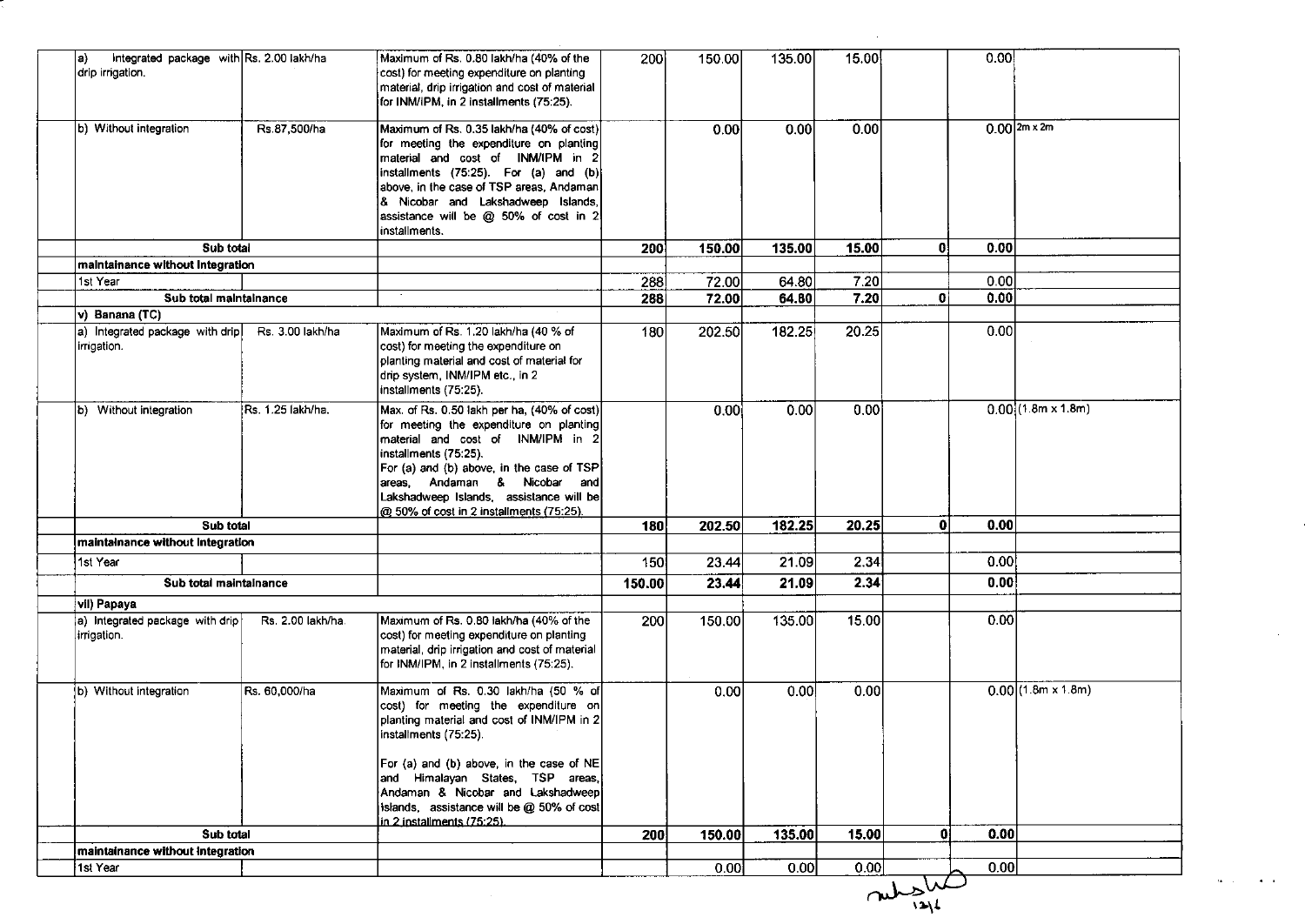|                | Sub total maintainance                                                            |                  |                                                                                                                                                                                                                                                                                                                                                                                                                             | $\mathbf{0}$ | 0.00   | 0.00   | 0.00  | οl    | 0.00  |                                                   |
|----------------|-----------------------------------------------------------------------------------|------------------|-----------------------------------------------------------------------------------------------------------------------------------------------------------------------------------------------------------------------------------------------------------------------------------------------------------------------------------------------------------------------------------------------------------------------------|--------------|--------|--------|-------|-------|-------|---------------------------------------------------|
|                | ix) High density planting (mango, guava, litchi, pomegranate, apple, citrus etc). |                  |                                                                                                                                                                                                                                                                                                                                                                                                                             |              |        |        |       |       |       |                                                   |
|                | a) Integrated package with drip Rs. 1.50 lakh /ha<br>irrigation                   |                  | Maximum of Rs. 0.60 lakh per ha. (40% of<br>cost) for meeting the expenditure on.<br>planting material, cost of drip system,<br>INM/IPM, canopy management etc., in 3<br>installments of 60:20:20 subject to survival<br>rate of 75% in 2nd year and 90% in 3rd<br>year).                                                                                                                                                   |              | 0.00   | 0.00   | 0.00  |       | 0.00  |                                                   |
|                | b) Without Integration: (Assam Rs. 1.00 lakh/ha.<br>Lemon                         |                  | Maximum of Rs. 0.40 lakh/ha (40% of the<br>cost) for meeting the expenditure on<br>planting material and cost of INM/IPM in<br>3 installments (60:20:20).<br>For (a) and (b) shove, in the case of TSP<br>lareas, Andaman & Nicobar and<br>Lakshadweep Islands, assistance will be @<br>150% of cost in 3 installments of 60:20:20<br>subject to survival rate of 75% in 2nd year<br>land 90% in 3rd year) and the state of | 200.0        | 60.00  | 54.00  | 6.00  | 80.0  |       | 24.00 Apple Ber in case of Spill over<br>activity |
|                | Sub total                                                                         |                  |                                                                                                                                                                                                                                                                                                                                                                                                                             | 200          | 60.00  | 54.00  | 6.00  | 80    | 24.00 |                                                   |
|                | maintainance without Integration                                                  |                  |                                                                                                                                                                                                                                                                                                                                                                                                                             |              |        |        |       |       |       |                                                   |
|                | 1st Year                                                                          |                  |                                                                                                                                                                                                                                                                                                                                                                                                                             |              |        |        |       |       |       |                                                   |
|                | Apple ber                                                                         |                  |                                                                                                                                                                                                                                                                                                                                                                                                                             | 130.00       | 13.00  | 11.70  | 1.30  |       | 0.00  |                                                   |
|                | 2nd Year                                                                          |                  |                                                                                                                                                                                                                                                                                                                                                                                                                             |              |        |        |       |       |       |                                                   |
|                | Assam Lemon                                                                       |                  |                                                                                                                                                                                                                                                                                                                                                                                                                             | 200.001      | 20.00  | 18.00  | 2.00  |       | 0.001 |                                                   |
|                | Sub total maintainance                                                            |                  |                                                                                                                                                                                                                                                                                                                                                                                                                             | 330.00       | 33.00  | 29.70  | 3.30  | 0.00  | 0.00  |                                                   |
|                | Vegetable (For maximum area of 2 ha per beneficiary)                              |                  |                                                                                                                                                                                                                                                                                                                                                                                                                             |              |        |        |       |       |       |                                                   |
|                | <b>H</b> ybrid                                                                    | Rs.50,000/ha     | 40% of cost in general areas                                                                                                                                                                                                                                                                                                                                                                                                | 7001         | 175.00 | 157.50 | 17.50 | 200   | 50.00 |                                                   |
|                | Sub-total                                                                         |                  |                                                                                                                                                                                                                                                                                                                                                                                                                             | 700          | 175.00 | 157.50 | 17.50 | 200   | 50,00 |                                                   |
| 3              | Flowers (For a maximum of 2 ha per beneficiary)                                   |                  |                                                                                                                                                                                                                                                                                                                                                                                                                             |              |        |        |       |       |       |                                                   |
|                | <b>Cut flowers</b>                                                                |                  |                                                                                                                                                                                                                                                                                                                                                                                                                             |              |        |        |       |       |       |                                                   |
|                | Small & Marginal Farmers                                                          | Rs. 1.00 lakh/ha | 40% of cost                                                                                                                                                                                                                                                                                                                                                                                                                 | 70.0         | 35.00  | 31.50  | 3.50  | 100.0 | 50.00 |                                                   |
|                | Other farmers                                                                     | do               | 25% of the cost                                                                                                                                                                                                                                                                                                                                                                                                             |              | 0.00   | 0.00   | 0.00  |       | 0.00  |                                                   |
|                | <b>Bulbulous flowers</b>                                                          |                  |                                                                                                                                                                                                                                                                                                                                                                                                                             |              |        |        |       |       |       |                                                   |
|                | Small & Marginal Farmers                                                          | Rs. 1.50 lakh/ha | 40 % of the cost                                                                                                                                                                                                                                                                                                                                                                                                            | 70.0         | 52.50  | 47.25  | 5.25  |       | 0.00  |                                                   |
|                | Other farmers                                                                     | do               | 25% of cost                                                                                                                                                                                                                                                                                                                                                                                                                 |              | 0.00   | 0.00   | 0.00  |       | 0.00  |                                                   |
|                | <b>Loose Flowers</b>                                                              |                  |                                                                                                                                                                                                                                                                                                                                                                                                                             |              |        |        |       |       |       |                                                   |
|                | Small & Marginal Farmers                                                          | Rs. 40,000/ha    | 40% of cost                                                                                                                                                                                                                                                                                                                                                                                                                 |              | 0.00   | 0.00   | 0.00  |       | 0.00  |                                                   |
|                | Other farmers                                                                     | do               | 25% of cost                                                                                                                                                                                                                                                                                                                                                                                                                 |              | 0.00   | 0.00   | 0.00  |       | 0.00  |                                                   |
|                | <b>Sub-total flowers</b>                                                          |                  |                                                                                                                                                                                                                                                                                                                                                                                                                             | 140.0        | 87.50  | 78.75  | 8.75  | 100.0 | 50.00 |                                                   |
| $\overline{4}$ | Spices (For a maximum area of 4 ha per beneficiary)                               |                  | ÷.                                                                                                                                                                                                                                                                                                                                                                                                                          |              |        |        |       |       |       |                                                   |
|                |                                                                                   |                  |                                                                                                                                                                                                                                                                                                                                                                                                                             |              |        |        |       |       |       |                                                   |
|                | Seed spice and Rhizomatic<br>spices                                               | Rs.30,000/ha     | Maximum of Rs. 12,000/- per ha. (40% of<br>cost) for meeting the expenditure on<br>planting material and cost of material for<br>INM/IPM etc).                                                                                                                                                                                                                                                                              | 400          | 60.00  | 54.00  | 6.00  |       | 0.00  |                                                   |

 $\frac{1}{2} \left( \frac{1}{2} \right)$  ,  $\frac{1}{2} \left( \frac{1}{2} \right)$ 

 $\sim 10^{-10}$ 

 $\frac{1}{2}$ 

 $\sim 10^6$ 

 $\label{eq:2.1} \begin{split} \mathcal{L}_{\text{max}}(\mathbf{r}) = \mathcal{L}_{\text{max}}(\mathbf{r}) \mathcal{L}_{\text{max}}(\mathbf{r}) \end{split}$ 

 $\alpha$  or  $\beta$  ,  $\beta$  or

ÎД.

sulphus la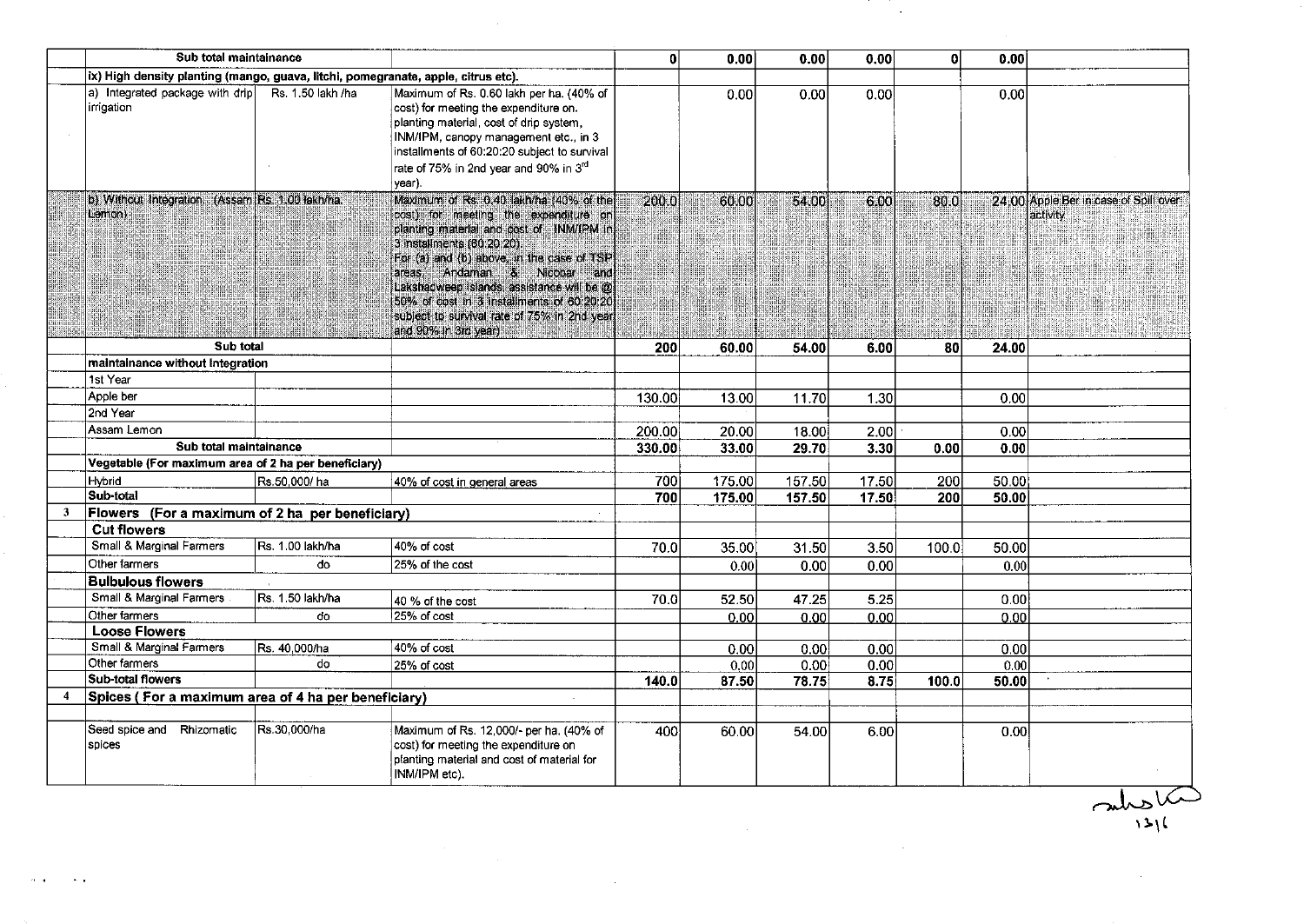|    | <b>Perennial spices</b>                                                             | Rs. 50,000/ha                | Maximum of Rs. 20,000/- per ha (@40% of                                         | 300     | 75.00   | 67.50             | 7.50            | 150             | 37.50          |                                           |
|----|-------------------------------------------------------------------------------------|------------------------------|---------------------------------------------------------------------------------|---------|---------|-------------------|-----------------|-----------------|----------------|-------------------------------------------|
|    | (black pepper)                                                                      |                              | cost) for meeting the expenditure on                                            |         |         |                   |                 |                 |                |                                           |
|    |                                                                                     |                              | planting material and cost of material for<br>INM/IPM etc.                      |         |         |                   |                 |                 |                |                                           |
|    |                                                                                     |                              |                                                                                 |         |         |                   |                 |                 |                |                                           |
|    |                                                                                     |                              | For (i) and (ii) above, in the case of TSP                                      |         |         |                   |                 |                 |                |                                           |
|    |                                                                                     |                              | areas, Andaman and Lakshadweep                                                  |         |         |                   |                 |                 |                |                                           |
|    |                                                                                     |                              | Islands, assistance will be @ 50% of cost.                                      |         |         |                   |                 |                 |                |                                           |
|    |                                                                                     |                              |                                                                                 |         |         |                   |                 |                 |                |                                           |
|    | Sub-total spices                                                                    |                              |                                                                                 | 700     | 135.00  | 121.50            | 13.50           | 150             | 37,50          |                                           |
|    | <b>Grand Total Area Expansion</b><br><b>Grand Total Area Expansion maintainance</b> |                              |                                                                                 | 2520.00 | 1240.00 | 1116.00<br>115.59 | 124.00<br>12.84 | 530.00<br>0.00  | 161.50<br>0.00 |                                           |
|    | <b>Mushrooms</b>                                                                    |                              |                                                                                 | 768.00  | 128.44  |                   |                 |                 |                |                                           |
|    | <b>Production unit</b>                                                              |                              |                                                                                 |         |         |                   |                 |                 |                |                                           |
|    | Public Sector                                                                       | Rs. 20.00 lakh/ unit         | 100% of the cost.                                                               |         | 0.00    | 0.00              | 0.00            |                 | 0.00           |                                           |
|    | Private Sector                                                                      | Rs. 20.00 lakh/ unit         | 40% of cost for private sector, for meeting                                     | 12.0    | 96.00   | 86.40             | 9.60            |                 | 0.00           |                                           |
|    |                                                                                     |                              | the expenditure on infrastructure, as credit                                    |         |         |                   |                 |                 |                |                                           |
|    |                                                                                     |                              | linked back ended subsidy.                                                      |         |         |                   |                 |                 |                |                                           |
|    |                                                                                     |                              |                                                                                 |         |         |                   |                 |                 |                |                                           |
|    | Spawn making unit                                                                   |                              |                                                                                 |         |         |                   |                 |                 |                |                                           |
|    | Public Sector                                                                       | Rs. 15 lakh/ unit            | 100% of the cost.                                                               |         | 0.00    | 0.00              | 0.00            | 1.0             | 15.00          |                                           |
|    | Private Sector                                                                      | <b>IRs. 15 lakh/ unit</b>    | 40% of cost for private sector, for meeting                                     |         | 0.00    | 0.00              | 0.001           |                 | 0.00           |                                           |
|    |                                                                                     |                              | the expenditure on infrastructure, as credit                                    |         |         |                   |                 |                 |                |                                           |
|    |                                                                                     |                              | linked back ended subsidy.                                                      |         |         |                   |                 |                 |                |                                           |
|    | Sub-total mushrooms                                                                 |                              |                                                                                 | 12.00   | 96.00   | 86.40             | 9.60            | 1.00            | 15.00          |                                           |
| 5. | Rejuvenation/replacement of                                                         | Rs. 40,000/ha                | 50% of the total cost subject to a maximum                                      | 300.00  | 60.00   | 54.00             | 6.00            | 50.00           |                | 10.00 To be implemented as per guidelines |
|    | senile plantation including                                                         |                              | of Rs. 20,000/ha limited to two ha per                                          |         |         |                   |                 |                 |                | circulated                                |
|    | Canopy management. Mango                                                            |                              | beneficiary.                                                                    |         |         |                   |                 |                 |                |                                           |
|    | Sub-total                                                                           |                              |                                                                                 | 300     | 60.00   | 54.00             | 6.00            | 50              | 10.00          |                                           |
|    | <b>Creation of Water resources</b>                                                  |                              |                                                                                 |         |         |                   |                 |                 |                |                                           |
|    |                                                                                     |                              | ii) Water harvesting system for individuals- for storage of water in 20mx20mx3m |         |         |                   |                 |                 |                |                                           |
|    | Plain areas                                                                         |                              | Rs. 1.50 lakh/unit in plain 50% of cost. maintainance to be ensured             | 250     | 187.50  | 168.75            | 18.75           | 30 <sub>l</sub> | 22.5           |                                           |
|    |                                                                                     | areas and                    | by the beneficiary.                                                             |         |         |                   |                 |                 |                |                                           |
|    | Hilly areas.                                                                        |                              | Rs. 1.80 lakh/unit in hilly 50% of cost. maintainance to be ensured             |         | 0.00    | 0.00              | 0.00            |                 | 0.00           |                                           |
|    |                                                                                     | areas                        | by the beneficiary.                                                             |         |         |                   |                 |                 |                |                                           |
|    | Sub-total                                                                           |                              |                                                                                 | 250     | 187.50  | 168.75            | 18.75           | 30              | 22.50          |                                           |
| 5  |                                                                                     | <b>Protected cultivation</b> |                                                                                 |         |         |                   |                 |                 |                |                                           |
|    | a) Green House structure                                                            |                              |                                                                                 |         |         |                   |                 |                 |                |                                           |
|    | (b) Naturally ventilated system                                                     |                              |                                                                                 |         |         |                   |                 |                 |                |                                           |
|    | Hilly areas.                                                                        | Rs. 1075.25/Sq.m (>500       | do                                                                              | 3.00    | 161.29  | 145.16            | 16.13           |                 |                |                                           |
|    |                                                                                     | Sq. m up to 1008 Sq. m)      |                                                                                 |         |         |                   |                 |                 |                |                                           |
|    | iii) Bamboo structure                                                               | Rs. 450/Sa. m                | 50% of the cost limited to 20 units (each                                       |         | 0.00    | 0.00              | 0.00            |                 | 0.00           |                                           |
|    |                                                                                     |                              | unit should not exceed 200 Sqm per                                              |         |         |                   |                 |                 |                |                                           |
|    | iii) Bamboo structure                                                               | Rs. 518/Sq. m for hilly      | beneficiary.<br>50% of the cost limited to 20 units (each                       |         |         |                   | 38.85           | 0.50            | 12.95          |                                           |
|    |                                                                                     | areas                        | unit should not exceed 200 Sqm per                                              | 15.00   | 388.50  | 349.65            |                 |                 |                |                                           |
|    |                                                                                     |                              | beneficiary.                                                                    |         |         |                   |                 |                 |                |                                           |
|    | c) Plastic Mulching                                                                 | $\sim$                       |                                                                                 |         |         | 0.00              | 0.00            |                 |                |                                           |
|    |                                                                                     |                              |                                                                                 |         |         |                   |                 | $m\hbar s\hbar$ |                |                                           |
|    |                                                                                     |                              |                                                                                 |         |         |                   |                 |                 |                |                                           |
|    |                                                                                     |                              |                                                                                 |         |         |                   |                 |                 |                |                                           |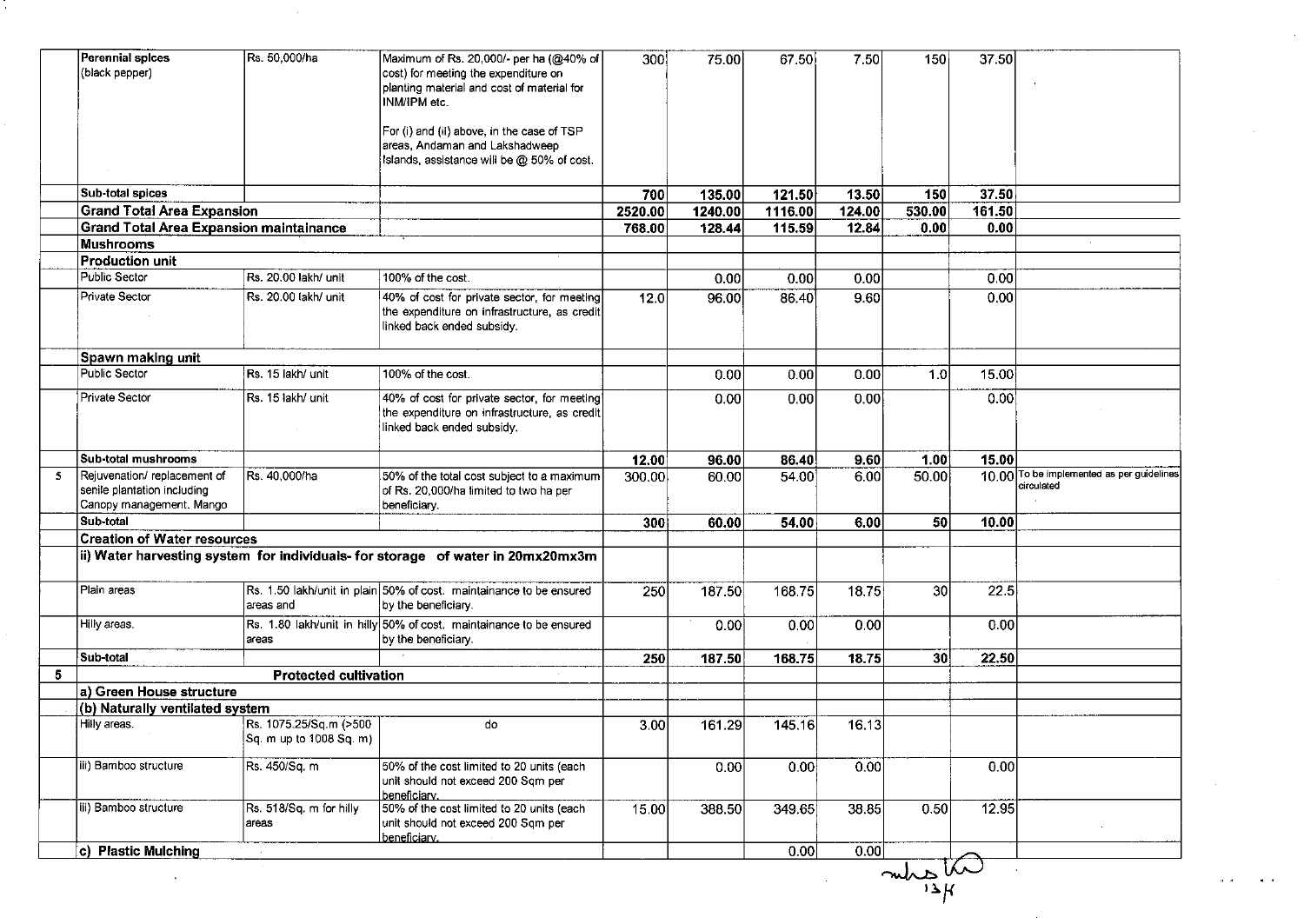|   | <b>Plastic Mulching</b>                                                                                               | Rs. 32,000/ha                    | 50% of the total cost limited to 2 ha per<br>beneficiary.                                        |         | 0.00    | 0.00    | 0.00   |                 | 0.00      |                                                                                                               |
|---|-----------------------------------------------------------------------------------------------------------------------|----------------------------------|--------------------------------------------------------------------------------------------------|---------|---------|---------|--------|-----------------|-----------|---------------------------------------------------------------------------------------------------------------|
|   | Plastic Mulching                                                                                                      | Rs. 36,800/ha for hilly<br>areas | 50% of the total cost limited to 2 ha per<br>beneficiary.                                        | 1000.00 | 184.00  | 165.60  | 18.40  |                 | 0.00      |                                                                                                               |
|   | d) Shade Net House                                                                                                    |                                  |                                                                                                  |         |         | 0.00    | 0.00   |                 |           |                                                                                                               |
|   | iii) Bamboo structure                                                                                                 | Rs. 414/Sq. m for hilly          | 50% of cost limited to 20 units (each unit                                                       |         |         |         |        |                 |           |                                                                                                               |
|   |                                                                                                                       | areas                            | not to exceed<br>$200$ sq. m) per<br>beneficiary.                                                | 15.00   | 310.50  | 279.45  | 31.05  | 10.44           | 216.11    |                                                                                                               |
|   | <b>Plastic Tunnels</b>                                                                                                | Rs. 60/Sq.m                      | 50% of cost limited 1000 sq. m per<br>beneficiary.                                               |         | 0.00    | 0.00    | 0.00   |                 | 0.00      |                                                                                                               |
|   | Plastic Tunnels                                                                                                       | Rs.75/Sq.m for hilly<br>areas.   | 50% of cost limited 1000 sq. m per<br>beneficiary.                                               |         | 0.00    | 0.00    | 0.00   | 10 <sup>1</sup> | 37.50     |                                                                                                               |
|   | Walk in tunnels                                                                                                       | Rs. 600/ Sq.m                    | 50% of the cost limited to 4000 sq.m.<br>(each unit not to exceed 800 Sq. m per<br>beneficiary). |         | 0.00    | 0.00    | 0.00   |                 | 0.00      |                                                                                                               |
|   | e) Anti Bird/Anti Hail Nets                                                                                           | Rs.35/- per Sq.m                 | 50% of cost limited to 5000 Sq.m per<br>beneficiary.                                             |         | 0.00    | 0.00    | 0.00   |                 | 0.00      |                                                                                                               |
|   | f) Cost of planting material &<br>cultivation of high value<br>vegetables grown in poly                               | Rs.140/Sq. m                     | 50% of cost limited to 4000 Sq.m per<br>beneficiary.                                             | 18.00   | 126.00  | 113.40  | 12.60  |                 | 0.00      |                                                                                                               |
|   | house.<br>g) Cost of planting material &<br>cultivation of Orchid &<br>Anthurium under poly<br>house/shade net house. | Rs. 700/Sq.m                     | 50% of cost limited to 4000 Sq. m per<br>beneficiary.                                            | 15.00   | 525.00  | 472.50  | 52.50  | 2.00            | 70.00     |                                                                                                               |
|   |                                                                                                                       |                                  |                                                                                                  |         |         |         |        |                 |           |                                                                                                               |
|   | Sub-total protected cultivation                                                                                       |                                  |                                                                                                  | 1066.00 | 1695.29 | 1525.76 | 169.53 | 22.94           | 336.56    |                                                                                                               |
| 6 |                                                                                                                       |                                  | Promotion of Integrated Nutrient Management(INM)/ Integrated Pest Management                     |         |         |         |        |                 |           |                                                                                                               |
|   | Promotion of IPM                                                                                                      | Rs. 4000/ha                      | 30% of cost subject to a maximum of Rs<br>1200/ha limited to 4.00 ha/ beneficiary.               | 300     | 3.60    | 3.24    | 0.36   |                 |           | 0.00 To be need based and taken up after<br>identifying problem of pest / disease<br>and nutrient deficiency. |
|   | Promotion of INM                                                                                                      | Rs. 4000/ha                      | 30% of cost subject to a maximum of Rs<br>1200/ha limited to 4.00 ha/ beneficiary.               |         | 0.00    | 0.00    | 0.00   |                 | $0.00$ do |                                                                                                               |
|   | Disease forecasting unit (PSUs) Rs. 6.00 lakh/unit                                                                    |                                  | 100 % of costs.                                                                                  |         | 6.00    | 5.40    | 0.60   |                 | 0.001     |                                                                                                               |
|   | Leaf /Tissue analysis lab                                                                                             |                                  |                                                                                                  |         |         |         |        |                 |           |                                                                                                               |
|   | a) Public Sector                                                                                                      | Rs. 25.00 lakhs/unit             | 100% to Public sector                                                                            |         | 25.00   | 22.50   | 2.50   |                 |           | 0.00 Project to be submitted                                                                                  |
|   | b) Private Sector                                                                                                     | Rs. 25.00 lakhs/unit             | 50% to private sector.                                                                           |         | 0.00    | 0.00    | 0.00   |                 | 0.00      |                                                                                                               |
|   | Sub-total INM / IPM                                                                                                   |                                  |                                                                                                  | 302     | 34.60   | 31.14   |        | $\mathbf{0}$    | 0.00      |                                                                                                               |
|   |                                                                                                                       |                                  |                                                                                                  |         |         |         | 3.46   |                 |           |                                                                                                               |
| 7 | Adoption Organic Farming                                                                                              |                                  |                                                                                                  |         |         |         |        |                 |           |                                                                                                               |
|   | Sub-total                                                                                                             |                                  |                                                                                                  | 0.00    | 0.00    | 0.00    | 0.00   | 0.00            | 0.00      |                                                                                                               |
|   | <b>Certification for Good</b><br>Agricultural Practices (GAP),<br>Including infrastructure                            | Rs. 10,000/ha                    | 50% of the cost for maximum of<br>4ha/beneficiary.                                               |         | 0.00    | 0.00    | 0.00   |                 | 0.00      |                                                                                                               |
|   | ∣CoE∶                                                                                                                 |                                  |                                                                                                  |         |         |         |        |                 |           |                                                                                                               |
|   | <b>Total CoE</b>                                                                                                      |                                  |                                                                                                  | 0       | 0.00    | 0.00    | 0.00   | 0l              | 0.00      |                                                                                                               |
| 8 | Pollination support through beekeeping                                                                                |                                  |                                                                                                  |         |         |         |        |                 |           |                                                                                                               |
|   | Production of nucleus stock<br>(Public sector)                                                                        | Rs. 20.00 lakh                   | 100% of the cost.                                                                                |         | 0.00    | 0.00    | 0.00   |                 | 0.00      |                                                                                                               |
|   | Production of bee colonies by Rs. 10.00 lakh<br>bee breeder                                                           |                                  | 40% of cost for producing min. of 2000<br>colonies / year                                        |         | 0.00    | 0.00    | 0.00   |                 | 0.00      |                                                                                                               |
|   | Honey bee colony                                                                                                      | Rs.2000/colony of 8<br>frames    | 40% of cost limited to 50 colonies /<br>beneficiary.                                             | 13200   | 105.60  | 95.04   | 10.56  |                 | 0.00      |                                                                                                               |
|   | <b>Hives</b>                                                                                                          | Rs 2000/ per hive.               | 40% of cost limited to 50 colonies /                                                             | 13200   |         |         |        |                 |           |                                                                                                               |

 $\bar{z}$ 

 $\mathcal{L}_{\mathcal{A}}$ 

 $\sim 10^6$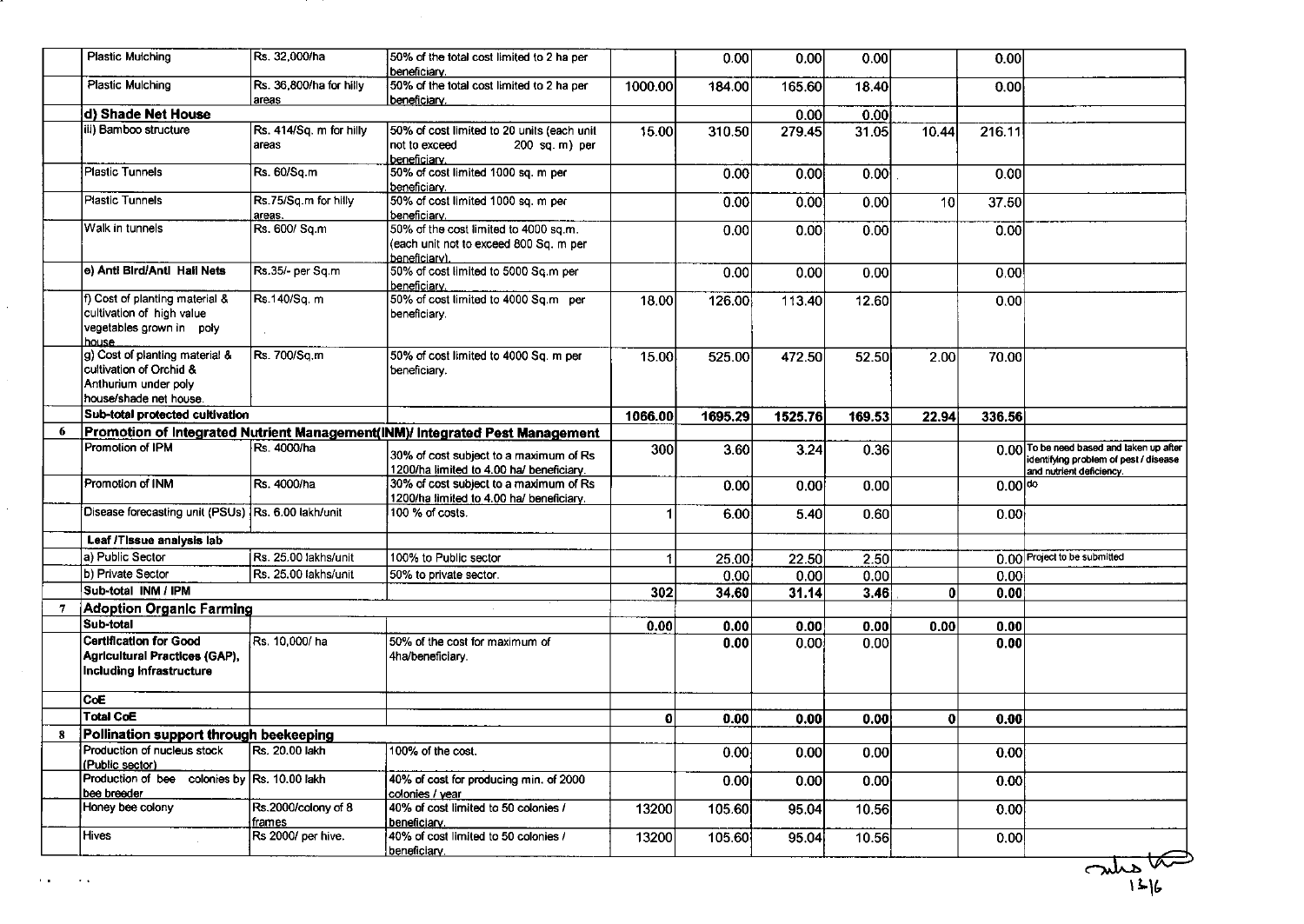|    | Equipment including honey<br>extractor (4 frame), food grade<br>container (30 kg), net, etc. | Rs. 20,000/set      | 40% of the cost limited to one set per<br>beneficiary.                                                                                                                                                                                                                 | 264   | 21.12  | 19.01  | 2.11  | 0.00            |      |
|----|----------------------------------------------------------------------------------------------|---------------------|------------------------------------------------------------------------------------------------------------------------------------------------------------------------------------------------------------------------------------------------------------------------|-------|--------|--------|-------|-----------------|------|
|    | Sub-total                                                                                    |                     |                                                                                                                                                                                                                                                                        | 13200 | 232.32 | 209.09 | 23.23 | 0.00<br>0       |      |
| -9 | Horticulture Mechanization                                                                   |                     |                                                                                                                                                                                                                                                                        |       |        |        |       |                 |      |
|    | i) Tractor (upto 20 PTO HP)                                                                  | 3.00 lakh/unit      | 25% of cost, subject to a maximum of Rs.<br>0.75 lakh/unit for general category farmers,<br>and in the case if SC, ST, Small &<br>Marginal famers, women farmers and<br>beneficiaries in NE states, 35% of cost,<br>subject to a maximum of Rs. 1.00 lakh per<br>unit. |       | 0.00   | 0.00   | 0.00  | 0.00            |      |
|    | i) Tractor (upto 20 PTO HP)<br>(SC, ST, Small & Marginal<br>famers)                          | 3.00 lakh/unit      | 25% of cost, subject to a maximum of Rs.<br>0.75 lakh/unit for general category farmers,<br>and in the case if SC, ST, Small &<br>Marginal famers, women farmers and<br>beneficiaries in NE states, 35% of cost,<br>subject to a maximum of Rs. 1.00 lakh per<br>unit. |       | 0.00   | 0.00   | 0.00  | 0.00            |      |
|    | ii) Power Tiller                                                                             |                     |                                                                                                                                                                                                                                                                        |       |        |        |       |                 |      |
|    | a) Power tiller (below 8 BHP)                                                                | 1.00 lakh per unit  | Subject to a maximum of Rs.0.40 lakh/unit<br>for general category farmers, and in the<br>case if SC, ST, Small & Marginal farmers,<br>women farmers and beneficiaries in NE<br>states, subject of a maximum of Rs. 0.50<br>lakh/unit.                                  |       | 0.00   | 0.00   | 0.00  | 0.00            |      |
|    | a) Power tiller (below 8 BHP)<br>(SC, ST, Small & Marginal<br>(famers)                       | 1.00 lakh per unit  | Subject to a maximum of Rs.0.40 lakh/unit<br>for general category farmers, and in the<br>case if SC, ST, Small & Marginal farmers,<br>women farmers and beneficiaries in NE<br>states, subject of a maximum of Rs. 0.50<br>lakh/unit.                                  |       | 0.00   | 0.00   | 0.00  | 0.00            |      |
|    | b) Power tiller (8 BHP & above)                                                              | 1.50 lakh per unit  | Subject to a maximum of Rs.0.60 lakh/unit<br>for general category farmers, and in the<br>case if SC, ST, Small & Marginal farmers,<br>women farmers and beneficiaries in NE<br>states, subject of a maximum of Rs. 0.75<br>lakh/unit.                                  |       | 0.00   | 0.00   | 0.00  | 0.00            |      |
|    | b) Power tiller (8 BHP & above)<br>(SC, ST, Small & Marginal<br>famers).                     | 1.50 lakh per unit  | Subject to a maximum of Rs.0.60 lakh/unit<br>for general category farmers, and in the<br>case if SC, ST, Small & Marginal farmers,<br>women farmers and beneficiaries in NE<br>states, subject of a maximum of Rs. 0.75<br>lakh/unit.                                  | 500   | 375.00 | 337.50 | 37.50 | 0.00            |      |
|    | (v) PP Equipment                                                                             |                     |                                                                                                                                                                                                                                                                        |       |        |        |       |                 |      |
|    | Power Knapsack sprayer/power operated Taiwan sprayer (8-12 Its Capcity)                      |                     |                                                                                                                                                                                                                                                                        |       |        |        |       |                 |      |
|    | a) General                                                                                   | 0.062 lakh per unit | Subject to a maximum of Rs. 0.025<br>lakh/unit for general category farmers, and<br>in the case if SC, ST, Small & Marginal<br>farmers, women farmers and beneficiaries<br>in NE states, subject of a maximum of Rs.<br>0.031 lakh/unit.                               |       | 0.00   | 0.00   | 0.00  |                 | 0.00 |
|    |                                                                                              |                     |                                                                                                                                                                                                                                                                        |       |        |        |       | $\frac{1}{136}$ |      |

 $\mathcal{L}^{\text{max}}_{\text{max}}$ 

 $\alpha$  ,  $\alpha$ 

 $\sim 10^{-10}$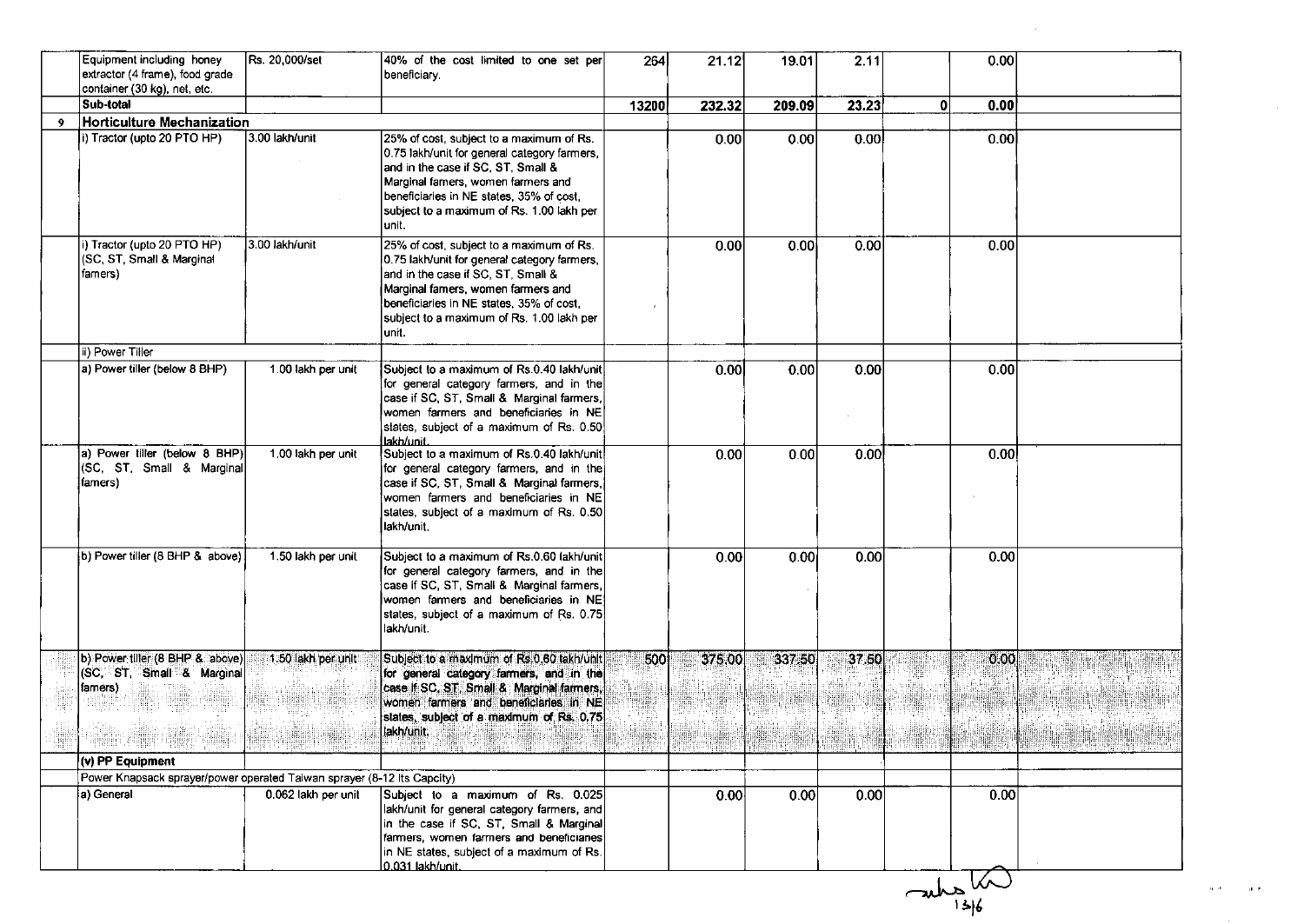|    | b) SC/ ST etc                                                                               | 0.062 lakh per unit                            | Subject to a maximum of Rs. 0.025<br>lakh/unit for general category farmers, and<br>in the case if SC, ST, Small & Marginal<br>farmers, women farmers and beneficiaries<br>in NE states, subject of a maximum of Rs.<br>0.031 lakh/unit. | 5000  | 155.00 | 139.50 | 15.50 |      | 0.00  |                                                              |
|----|---------------------------------------------------------------------------------------------|------------------------------------------------|------------------------------------------------------------------------------------------------------------------------------------------------------------------------------------------------------------------------------------------|-------|--------|--------|-------|------|-------|--------------------------------------------------------------|
|    | Power Knapsack sprayer/power operated Taiwan sprayer (12-16 Its Capcity)                    |                                                |                                                                                                                                                                                                                                          |       |        |        |       |      |       |                                                              |
|    | a) General                                                                                  | 0.062 lakh per unit                            | Subject to a maximum of Rs.0.03 lakh/unit<br>for general category farmers, and in the<br>case if SC, ST, Small & Marginal farmers,<br>women farmers and beneficiaries in NE<br>states, subject of a maximum of Rs. 0.038<br>lakh/unit    |       | 0.00   | 0.00   | 0.00  |      | 0.00  |                                                              |
|    | b) SC/ST etc                                                                                | 0.062 lakh per unit                            | Subject to a maximum of Rs.0.03 lakh/unit<br>for general category farmers, and in the<br>case if SC, ST, Small & Marginal farmers,<br>women farmers and beneficiaries in NE<br>states, subject of a maximum of Rs. 0.038<br>lakh/unit    | 5000  | 190.00 | 171.00 | 19.00 |      | 0.00  |                                                              |
|    | Power Knapsack sprayer/power operated Taiwan sprayer (16 Its Capcity)                       |                                                |                                                                                                                                                                                                                                          |       |        |        |       |      |       |                                                              |
|    | a) General                                                                                  | 0.20 lakh per unit                             | Subject to a maximum of Rs.0.08 lakh/unit<br>for general category farmers, and in the<br>case if SC, ST, Small & Marginal farmers,<br>women farmers and beneficiaries in NE<br>states, subject of a maximum of Rs. 0.10<br>lakh/unit.    |       | 0.00   | 0.00   | 0.00  |      | 0.00  |                                                              |
|    | b) SC/ST etc                                                                                | 0.20 lakh per unit                             | Subject to a maximum of Rs.0.08 lakh/unit<br>for general category farmers, and in the<br>case if SC, ST, Small & Marginal farmers,<br>women farmers and beneficiaries in NE<br>states, subject of a maximum of Rs. 0.10<br>lakh/unit.    |       | 0.00   | 0.00   | 0.00  | 1500 | 57.00 |                                                              |
|    | Sub-total                                                                                   |                                                |                                                                                                                                                                                                                                          | 10500 | 720.00 | 648.00 | 72.00 | 1500 | 57.00 |                                                              |
|    | <b>Technology Dissemination</b><br>through demonstration/ Front<br>Line Demonstration (FLD) | Rs. 25.00 lakh                                 | 75 % of cost in farmers' field and 100% of<br>cost in farms belonging to Public Sector,<br>SAUs etc. No change                                                                                                                           | 100i  | 75.00  | 67.50  | 7.50  |      |       | 0.00 Project to be submitted                                 |
| 10 | Human Resource Development (HRD)                                                            |                                                |                                                                                                                                                                                                                                          |       |        |        |       |      |       |                                                              |
|    | HRD for Supervisors &<br>Entrepreneurs                                                      | Rs. 20.00 lakh / unit                          | 100% of the cost in first year. In<br>subsequent years, cost of infrastructure not<br>to be claimed.                                                                                                                                     |       | 0.00   | 0.00   | 0.00  |      | 0.00  |                                                              |
|    | Skill Development                                                                           |                                                |                                                                                                                                                                                                                                          | 300   | 48.00  | 43.20  | 4.80  |      |       | Rs.16420/farmer for 200 hours<br>training (100% of the cost) |
|    | <b>HRD</b> for Gardeners                                                                    | Rs. 15.00 lakh / unit                          | 100% of the cost.                                                                                                                                                                                                                        |       | 0.00   | 0.00   | 0.00  |      | 0.00  |                                                              |
|    |                                                                                             | <b>Training of farmers</b>                     |                                                                                                                                                                                                                                          |       |        | 0.00   | 0.00  |      |       |                                                              |
|    | Within the State                                                                            | Rs. 1000/day per farmer<br>including transport | 100% of the cost.                                                                                                                                                                                                                        | 5000  | 300.00 | 270.00 | 30.00 |      | 0.00  |                                                              |
|    | Outside the state                                                                           | Project based as per<br>actual.                | 100% of the cost.                                                                                                                                                                                                                        | 200   | 50.00  | 45.00  | 5.00  |      | 0.00  |                                                              |
|    |                                                                                             | (e) Exposure visit of farmers                  |                                                                                                                                                                                                                                          |       |        | 0.00   | 0.00  |      |       |                                                              |
|    | Outside the State                                                                           | Project based as per<br>actual.                | 100% of the cost.                                                                                                                                                                                                                        |       | 0.00   | 0.00   | 0.00  |      | 0.00  |                                                              |
|    | Outside India                                                                               |                                                | Rs. 4.00 lakh / participant Project Based. 100% of air/rail travel cost.                                                                                                                                                                 | 6.00  | 24.00  | 21.60  | 2.40  |      |       | 0.00 Project to be submitted                                 |
|    |                                                                                             |                                                | Training / study tour of technical staff/ field functionaries                                                                                                                                                                            |       |        | 0.00   | 0.00  |      |       |                                                              |

 $\Delta\sim 10$ 

 $\frac{1}{\sqrt{\frac{1}{1-\frac{1}{1-\frac{1}{1-\frac{1}{1-\frac{1}{1-\frac{1}{1-\frac{1}{1-\frac{1}{1-\frac{1}{1-\frac{1}{1-\frac{1}{1-\frac{1}{1-\frac{1}{1-\frac{1}{1-\frac{1}{1-\frac{1}{1-\frac{1}{1-\frac{1}{1-\frac{1}{1-\frac{1}{1-\frac{1}{1-\frac{1}{1-\frac{1}{1-\frac{1}{1-\frac{1}{1-\frac{1}{1-\frac{1}{1-\frac{1}{1-\frac{1}{1-\frac{1}{1-\frac{1}{1-\frac{1}{1-\frac{1}{1-\frac{1}{1-\frac{1}{1-\frac{$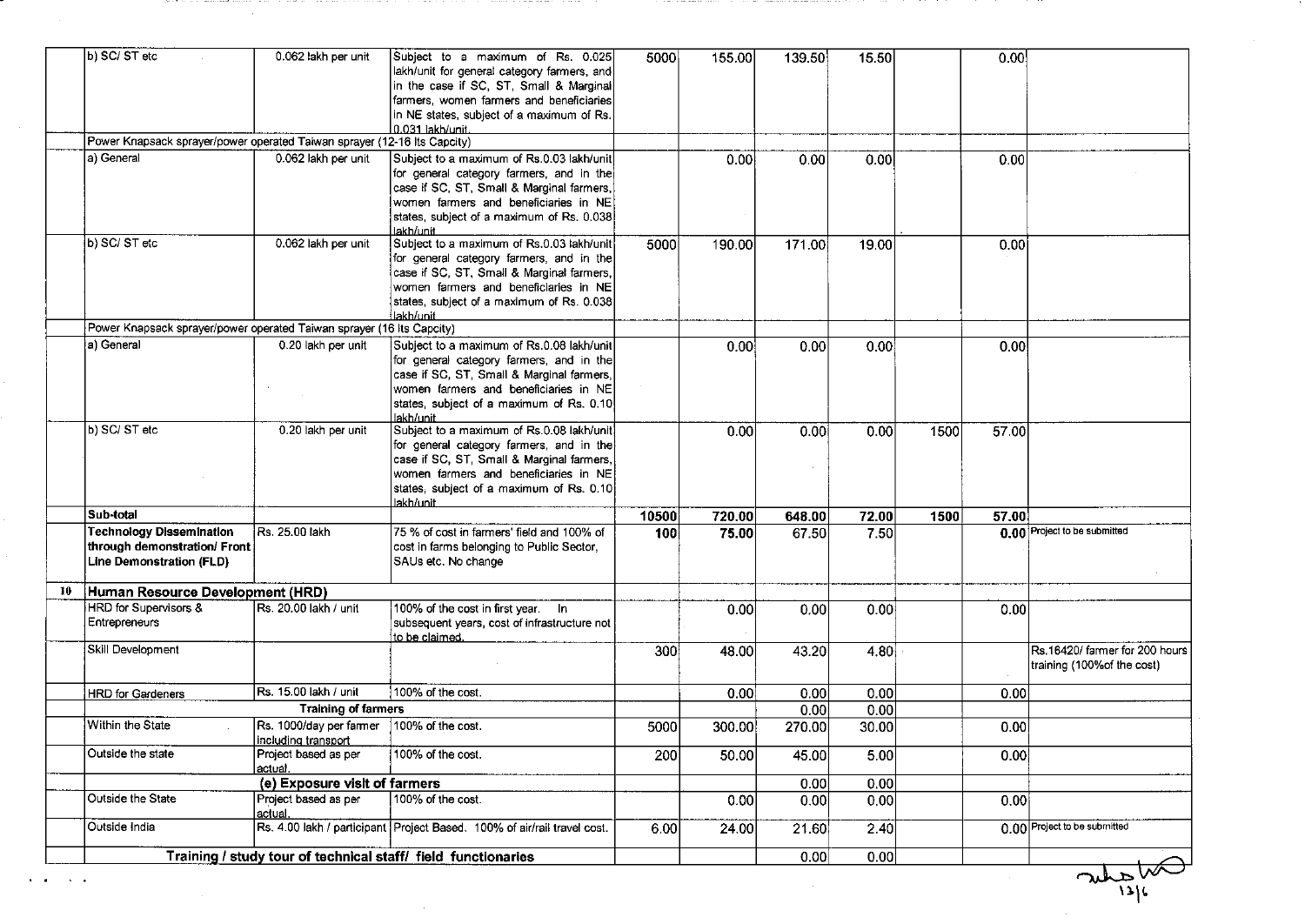| Study tour to progressive<br>States/ units (group of<br>minimum 5 participants)<br>Outside India<br>Sub-total           | participant plus TA/DA,<br>as admissible<br>Rs.800/day per<br>participant plus TA/DA,<br>as admissible<br>Rs. 6.00 lakh / participant | 100% of the cost.                                                                                                                                                                                                      | 100             |        |        |                   |                |      |                                                                                                                                           |
|-------------------------------------------------------------------------------------------------------------------------|---------------------------------------------------------------------------------------------------------------------------------------|------------------------------------------------------------------------------------------------------------------------------------------------------------------------------------------------------------------------|-----------------|--------|--------|-------------------|----------------|------|-------------------------------------------------------------------------------------------------------------------------------------------|
|                                                                                                                         |                                                                                                                                       |                                                                                                                                                                                                                        |                 |        |        |                   |                |      |                                                                                                                                           |
|                                                                                                                         |                                                                                                                                       |                                                                                                                                                                                                                        |                 | 25.00  | 22.50  | 2.50              |                | 0.00 |                                                                                                                                           |
|                                                                                                                         |                                                                                                                                       | 100% of the cost on actual basis.                                                                                                                                                                                      | 4               | 16.00  | 14.40  | 1.60              |                |      | 0.00 Project to be submitted                                                                                                              |
|                                                                                                                         |                                                                                                                                       |                                                                                                                                                                                                                        | 5610            | 463.00 | 416.70 | 46.30             | O              | 0.00 |                                                                                                                                           |
|                                                                                                                         | <b>INTEGRATED POST HARVEST MANAGEMENT</b>                                                                                             |                                                                                                                                                                                                                        |                 |        |        |                   |                |      |                                                                                                                                           |
| Pack house / On farm<br>collection & storage unit                                                                       | Rs. 4.00 lakh/unit with<br>size of 9Mx6M                                                                                              | 50% of the capital cost.                                                                                                                                                                                               | 300             | 600.00 | 540.00 | 60.00             | <b>10</b>      |      | 20.00 Minutes of SLEC meeting to be<br>submitted along with details of<br>beneficiarels, locaiton, etc to<br>facilitate release of funds. |
| Integrated pack house with<br>facilities for conveyer belt,<br>sorting, grading units, washing,<br>drying and weighing. | Rs. 50.00 lakh per unit<br>with size of 9Mx18M                                                                                        | Credit linked back-ended subsidy @ 35%<br>of the cost of project in general areas and<br>50% of cost in case Hilly & Scheduled<br>areas, per beneficiary.                                                              |                 |        | 0.00   | 0.00 <sub>1</sub> |                |      |                                                                                                                                           |
| b) Hilly Area                                                                                                           | Rs. 50.00 lakh per unit<br>with size of 9Mx18M                                                                                        | Credit linked back-ended subsidy @ 35%<br>of the cost of project in general areas and<br>50% of cost in case Hilly & Scheduled<br>areas, per beneficiary.                                                              | 5               | 125.00 | 112.50 | 12.50             |                | 0.00 |                                                                                                                                           |
| Cold room (staging)                                                                                                     | MT capacity                                                                                                                           | Rs. 15.00 lakh/ unit of 30 Credit linked back-ended subsidy @ 35%<br>of the cost of project in general areas and<br>50% of cost in case Hilly & Scheduled<br>areas, per beneficiary.                                   |                 | 0.00   | 0.00   | 0.00              |                | 0.00 |                                                                                                                                           |
|                                                                                                                         | MT capacity                                                                                                                           | Cold room (staging) (Hilly areas) Rs. 15.00 lakh/ unit of 30 Credit linked back-ended subsidy @ 35%<br>of the cost of project in general areas and<br>50% of cost in case Hilly & Scheduled<br>areas, per beneficiary. | 30 <sup>2</sup> | 225.00 | 202.50 | 22.50             | $\overline{2}$ |      | 15.00 Includes Integrated Cold room<br>with addon components like Solar<br>panel etc.                                                     |
|                                                                                                                         | Cold Storage (Construction, Expansion and Modernisation)                                                                              |                                                                                                                                                                                                                        |                 |        |        |                   |                |      |                                                                                                                                           |
|                                                                                                                         |                                                                                                                                       | ii) Cold Storage Unit Type 2 - PEB structure for multiple temperature and product use, more                                                                                                                            |                 |        |        |                   |                |      | Project to be submitted                                                                                                                   |
| a) General Area                                                                                                         | Rs. 10,000/MT, (max<br>5,000 MT capacity)                                                                                             | Credit linked back-ended subsidy @ 35%<br>of the cost of project in general areas and<br>50% of cost in case Hilly & Scheduled<br>areas, per beneficiary.                                                              |                 | 0.00   | 0.00   | 0.00              |                |      | 0.00 Project to be submitted                                                                                                              |
| b) Hilly Area                                                                                                           | Rs. 10,000/MT, (max<br>5,000 MT capacity)                                                                                             | Credit linked back-ended subsidy @ 35%<br>of the cost of project in general areas and<br>50% of cost in case Hilly & Scheduled<br>areas, per beneficiary.                                                              | -1              | 250.00 | 225.00 | 25.00             |                |      | 0.00 Project to be submitted                                                                                                              |
| Refer vans/ containers (general areas)                                                                                  |                                                                                                                                       |                                                                                                                                                                                                                        |                 |        |        |                   |                |      | Project to be submitted                                                                                                                   |
| a) General Area<br>MT                                                                                                   | Rs. 26.00 lakh for 9 MT<br>(NHM & HMNEH), and<br>prorata basis for lesser<br>capacity, but not below 4   areas, per beneficiary.      | Credit linked back-ended subsidy @ 35%<br>of the cost of project in general areas and<br>50% of cost in case of Hilly & Scheduled                                                                                      |                 | 0.00   | 0.00   | 0.00              |                |      | 0.00 Project to be submitted                                                                                                              |
| b) Hilly Area<br>MT.                                                                                                    | Rs. 26.00 lakh for 9 MT<br>(NHM & HMNEH), and<br>prorata basis for lesser<br>capacity, but not below 4                                | Credit linked back-ended subsidy @ 35%<br>of the cost of project in general areas and<br>50% of cost in case of Hilly & Scheduled<br>areas, per beneficiary.                                                           | 10              | 130.00 | 117.00 | 13.00             |                |      | 13.00 Project to be submitted                                                                                                             |
| Ripening chamber<br>project in general areas                                                                            | Rs. 1.00 lakh/MT.                                                                                                                     | d <sub>o</sub>                                                                                                                                                                                                         |                 | 0.00   | 0.00   | 0.00              |                |      | 0.00 Project to be submitted.<br>$\frac{2}{\frac{315}{136}}$                                                                              |

 $\alpha = \alpha^2 - \alpha^2 - \alpha$  .

 $\mathcal{O}(\mathcal{O}(\log n))$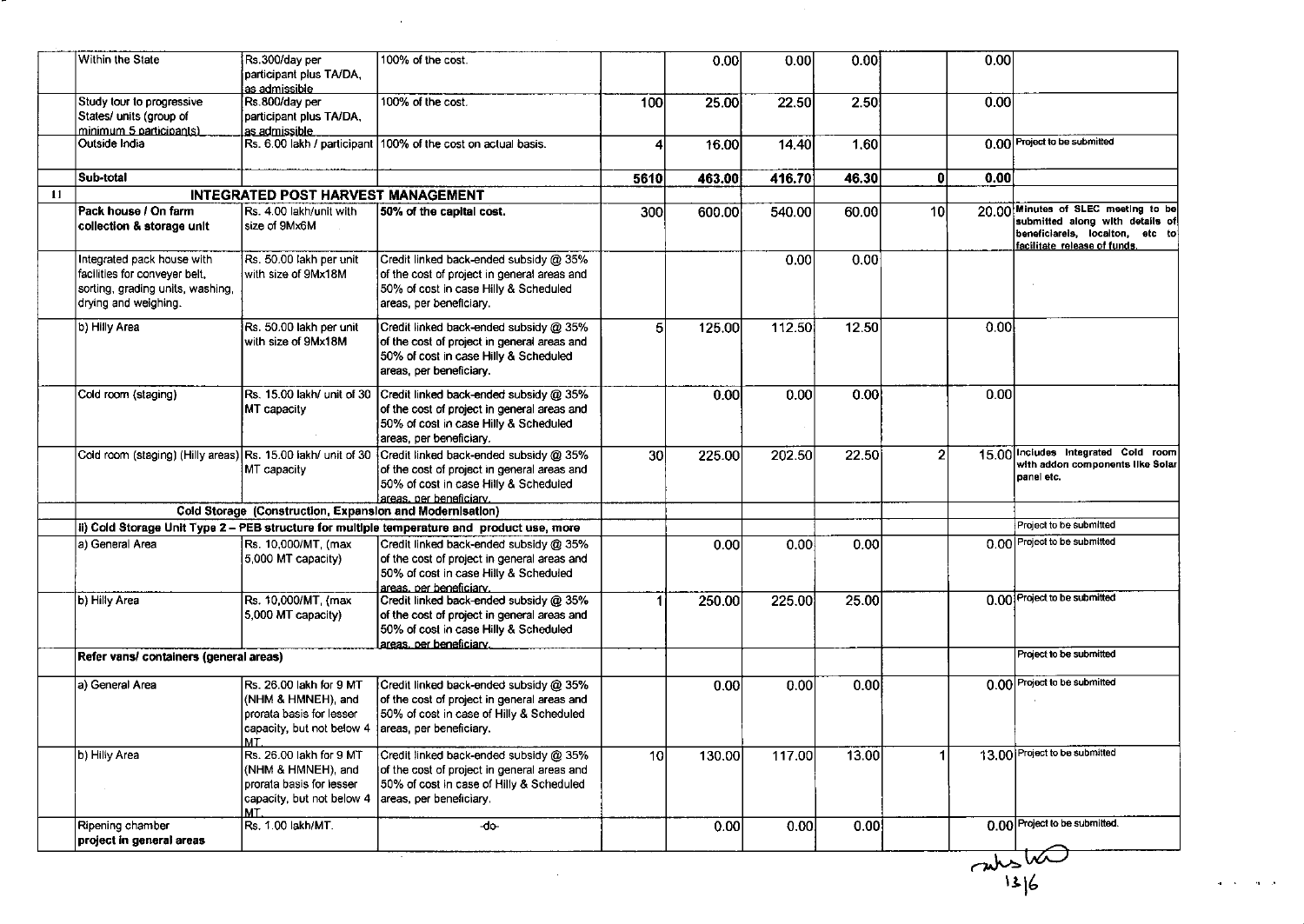|    | Ripening chamber<br>project in Hilly areas                         | Rs. 1.00 lakh/MT.                                                          | -do-                                                                                                                                                         | 10 <sup>1</sup> | 100.00  | 90.00   | 10.00  |       |       | 20 MT each                                                                                                                                        |
|----|--------------------------------------------------------------------|----------------------------------------------------------------------------|--------------------------------------------------------------------------------------------------------------------------------------------------------------|-----------------|---------|---------|--------|-------|-------|---------------------------------------------------------------------------------------------------------------------------------------------------|
|    | Primary/ Mobile / Minimal processing unit                          |                                                                            |                                                                                                                                                              |                 |         |         |        |       |       | Project to be submitted                                                                                                                           |
|    | a) General Area                                                    | Rs. 25.00 lakh/unit.                                                       | Credit linked back-ended subsidy @ 40%<br>of the capital cost of project in general<br>areas and 55% in case of Hilly &<br>Scheduled areas, per beneficiary. | 10              | 100.00  | 90.00   | 10.00  |       | 0.00  |                                                                                                                                                   |
|    | b) Hilly Area                                                      | Rs. 25.00 lakh/unit                                                        | Credit linked back-ended subsidy @ 40%<br>of the capital cost of project in general<br>areas and 55% in case of Hilly &<br>Scheduled areas, per beneficiary, | 51              | 68.75   | 61.88   | 6.88   |       |       | 0.00 Project to be submitted                                                                                                                      |
|    | Preservation unit (low cost)<br>igni.D                             | Rs.2.00 lakh/unit for new<br>unit and Rs.1.00lakh/unit<br>for up-oradation | 50% of the total cost.                                                                                                                                       | 263             | 262.50  |         |        |       |       |                                                                                                                                                   |
|    | New unit                                                           | Rs.2.00 lakh/unit for new<br>unit                                          |                                                                                                                                                              |                 | 0.00    | 0.00    | 0.00   |       | 0.00  |                                                                                                                                                   |
|    | Upgraded unit                                                      | Rs.1.00lakh/unit for up-<br>gradation                                      |                                                                                                                                                              |                 | 0.00    | 0.00    | 0.00   |       | 0.00  |                                                                                                                                                   |
|    | Low cost onion storage structure Rs. 1.75 lakh/per unit<br>(25 MT) |                                                                            | 50% of the total cost.                                                                                                                                       |                 | 0.00    | 0.00    | 0.00   |       |       | 0.00 Minutes of SLEC meeting to be<br>submitted along with details<br>of<br>beneficiareis, locaiton,<br>etc<br>to<br>facilitate release of funds. |
|    | Pusa Zero energy cool chamber Rs. 4000 per unit<br>(100 ka).       |                                                                            | 50% of the total cost.                                                                                                                                       |                 | 0.00    | 0.00    | 0.00   |       | 0.00  |                                                                                                                                                   |
|    | Sub-total                                                          |                                                                            |                                                                                                                                                              | 634.00          | 1861.25 | 1438.88 | 159.88 | 13.00 | 48.00 |                                                                                                                                                   |
| 12 |                                                                    |                                                                            | ESTABLISHMENT OF MARKETING INFRASTRUCTURE FOR HORTICULTURAL                                                                                                  |                 |         |         |        |       |       |                                                                                                                                                   |
|    | Retail Markets/ outlets (environmentally controlled)               |                                                                            |                                                                                                                                                              |                 |         |         |        |       |       |                                                                                                                                                   |
|    | a) General Area                                                    | Rs. 15.00 lakh /unit                                                       | Credit linked back-ended subsidy @ 35%<br>of the capital cost of project in general<br>areas and 50% in case of Hilly &<br>Scheduled areas, per beneficiary, |                 | 0.00    | 0.00    | 0.00   |       |       | 0.00 Minutes of SLEC meeting to be<br>submitted along with details of<br>beneficiareis, locaiton,<br>etc to<br>facilitate release of funds.       |
|    | b) Hilly Area                                                      | Rs. 15.00 lakh /unit                                                       | Credit linked back-ended subsidy @ 35%<br>of the capital cost of project in general<br>areas and 50% in case of Hilly &<br>Scheduled areas, per beneficiary, | $\overline{30}$ | 225.00  | 202.50  | 22.50  |       |       | 7.50 Minutes of SLEC meeting to be<br>submitted along with details<br>beneficiareis, locaiton,<br>etc<br>facilitate release of funds.             |
|    | Static/Mobile Vending Cart/<br>platform with cool chamber.         | Rs. 30,000/ unit                                                           | 50% of total cost.                                                                                                                                           | 200             | 30.00   | 27.00   | 3.00   | 38    |       | 5.70 Minutes of SLEC meeting to be<br>submitted along with details of<br>beneficiareis, locaiton,<br>etc<br>facilitate release of funds.          |
|    | Sub-total                                                          |                                                                            |                                                                                                                                                              | 230.00          | 255.00  | 229.50  | 25.50  | 39.00 | 13.20 |                                                                                                                                                   |
|    | <b>Total MKT</b>                                                   |                                                                            |                                                                                                                                                              | 230.00          | 255.00  | 229.50  | 25.50  | 39.00 | 13.20 |                                                                                                                                                   |
|    | <b>FOOD PROCESSING</b>                                             |                                                                            |                                                                                                                                                              |                 |         |         |        |       |       |                                                                                                                                                   |
|    | Food processing units                                              | Rs. 800 lakh/unit                                                          | Credit linked back ended capital<br>investment assistance of 50% of cost in the<br>States of J&K, Himachal and Uttarakhand                                   | 2.00            | 400.00  | 360.00  | 40.00  |       | 0.00  |                                                                                                                                                   |
|    | Sub-total                                                          |                                                                            |                                                                                                                                                              | 2.00            | 400.00  | 360.00  | 40.00  | 0.00  | 0.00  |                                                                                                                                                   |
|    | <b>SPECIAL INTERVENTIONS</b>                                       |                                                                            |                                                                                                                                                              |                 |         |         |        |       |       |                                                                                                                                                   |
|    | Sub-total                                                          |                                                                            |                                                                                                                                                              | 0.00            | 0.00    | 0.00    | 0.00   | 0.00  | 0.00  |                                                                                                                                                   |

a series de la constancia de la constancia de

 $\mathcal{L}^{\text{max}}_{\text{max}}$ 

 $\mathcal{L}^{\text{max}}_{\text{max}}$ 

 $\langle\bullet\rangle\bullet\in\mathbb{R}^{d}\times\mathbb{R}^{d}\times\mathbb{R}$ 

 $\frac{1}{1314}$